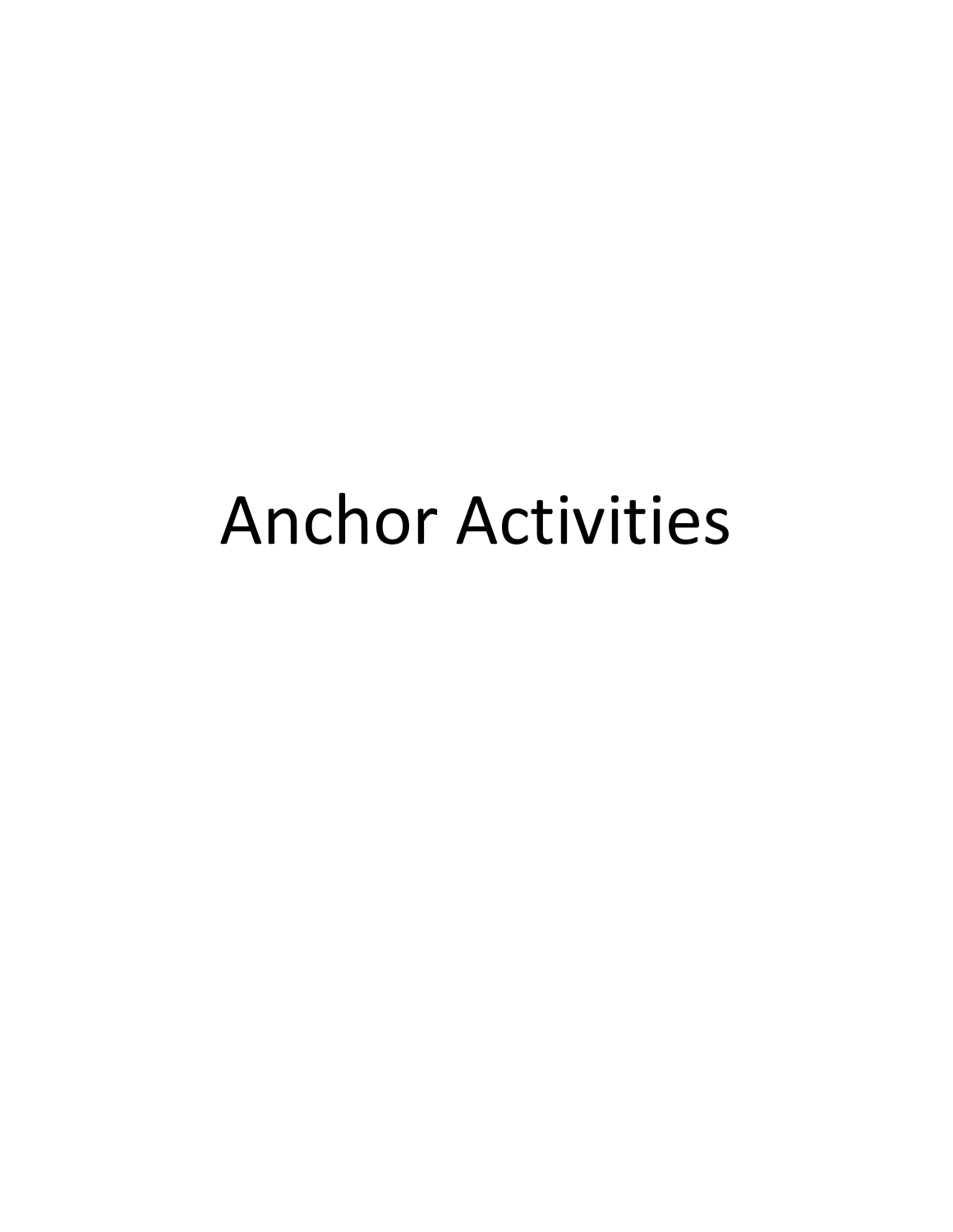# **I'm done. Now what?**

# *What are anchor activities?*

- specified ongoing activities on which students work independently
- ongoing assignments that students can work on throughout a unit
- self-directed
- include aspects that can be completed on an ongoing basis
- relate to the concepts and the content being learned
- engaging, meaningful tasks, not busywork or packets of worksheets
- activities that everyone in the class will have a chance to do

## *Why use anchor activities?*

- provide a strategy for teachers to deal with "ragged time" when students complete work at different times
- they allow the teacher to work with individual students or groups
- provides ongoing activities that relate to the content of the unit
- provide differentiation due to student choice of activities  $(DI \text{ Bing})$
- allow the teacher to develop independent group work strategies in order to incorporate a mini lab of computers in classroom

#### *When are anchor activities used?*

- $\bullet$  to begin the day
- when students complete an assignment
- when students are stuck and waiting for help

#### *How can I assess anchor activities?*

Help students to take responsibility for their roles in classroom routines. Clear expectations, rationale for expectations and student self evaluation are integral to developing classroom procedures and student ownership within the learning environment.

## *How can I assess individual anchor activity work?*

- Ongoing anecdotal records and checklists
- Student conferences for evaluation and goal setting
- Learning journals
- Learning Contracts
- Student portfolios
- Rubrics
- Random checks
- Peer review

#### *How can I manage the classroom?*

 "The brain seeks to make order out of chaos….You can establish patterns of appropriate behavior and systems for doing things in a classroom… Confusion and frustration will be reduced as the brain feels secure in knowing and detecting the pattern for appropriate behavior.""Begin with the Brain" Martha Kaufeldt, 1999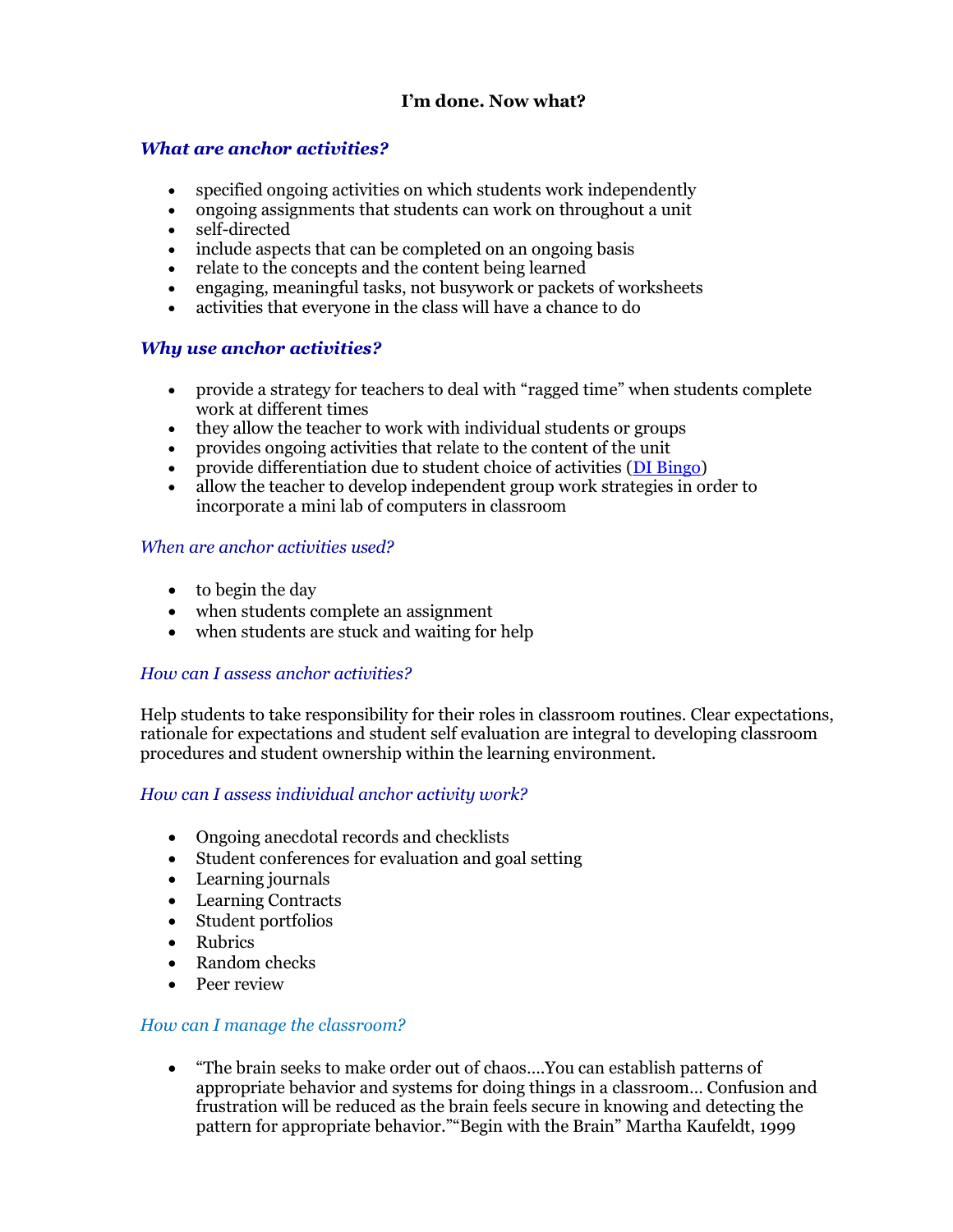- Post a daily or weekly AGENDA
- Create simple PROCEDURES for the expected behaviors on how things are to be done in the classroom
- Guide students to create personal GOALS for themselves.
- Establish routines, rituals, celebrations
- Practice

# **Anchor Activities**

| Language Arts                                                                                          | Math                                                                                                    |  |
|--------------------------------------------------------------------------------------------------------|---------------------------------------------------------------------------------------------------------|--|
| • Silent Reading                                                                                       | Create test questions/Story problems<br>$\bullet$                                                       |  |
| • Journaling                                                                                           | Do "Problems of the Week"<br>$\bullet$                                                                  |  |
| • Guinness Book Scavenger Hunt                                                                         | Create a folder of review activities<br>$\bullet$                                                       |  |
| • Brain Quest                                                                                          | Create a folder of problem solving activities<br>$\bullet$                                              |  |
| • Respond to the quote of the day.                                                                     | Puzzles and math games<br>٠                                                                             |  |
| • Create own Brain Quest questions                                                                     | Create math games<br>$\bullet$                                                                          |  |
| • Word analogy games and puzzles                                                                       | Manipulatives<br>$\bullet$                                                                              |  |
| • Word Wall Bulletin Board                                                                             | Magazines (Have kids connect articles to math)<br>$\bullet$                                             |  |
| • Free computer time                                                                                   | Extended activities/Module project<br>$\bullet$                                                         |  |
| $\bullet\,$ Fluency tests                                                                              | Math journal writing<br>$\bullet$                                                                       |  |
| • Write Jingles – to help recall content                                                               | Research a math topic<br>$\bullet$                                                                      |  |
| • Create Magnetic Poetry                                                                               | Computer programs<br>$\bullet$                                                                          |  |
| • Mad-gabs or Mad-libs<br>• Word Sorts (Parts of Speech)                                               | Practice budgeting (holiday shopping, check book,<br>$\bullet$<br>weekly allowance)                     |  |
| • Sentence sequencing                                                                                  | Review electric bills/water bills from the last three<br>$\bullet$                                      |  |
| • Check out and read a biography about the life of                                                     | months. Find an average amount spent for the                                                            |  |
| someone you are interested in learning about. Then,                                                    | three months. Think of a list of ways we might be                                                       |  |
| prepare a short biography in your own words to share                                                   | able to reduce the amount of energy or water we                                                         |  |
| with the class.                                                                                        | use to save money and resources.                                                                        |  |
| • Write a letter to the author of a book you've enjoyed.                                               | Research calendars or other time-keeping devices.<br>$\bullet$                                          |  |
| • Create a best-seller list for your ten favorite books!                                               | Find out when and by whom they were first used.                                                         |  |
| • Compare and contrast two books by the same author.                                                   | Research money and bartering systems. Work to<br>$\bullet$                                              |  |
| • Find two works that could be apired together. (a                                                     | discover where and when these systems<br>originated.                                                    |  |
| nonfiction book about WWII and a poem about WWII)                                                      | Find out the names and values of at least 5<br>$\bullet$                                                |  |
| • Compare and contrast two books from the same genre                                                   | different types of foreign currency. Be sure to tell                                                    |  |
| (i.e.: fiction, biography,                                                                             | where the currencies come from and what                                                                 |  |
| mystery, realistic fiction, humorous, etc).                                                            | denominations they come in.                                                                             |  |
| • Forecast the sales of a new book in a series or by a<br>certain author. Justify your sales forecast. | Imagine a trip you'd really like to take. With<br>$\bullet$                                             |  |
| • Rewrite the ending of a book you've read and make it                                                 | permission from your teacher, visit a travel                                                            |  |
| end a different way.                                                                                   | website (such as travelocity.com) and check on                                                          |  |
| • Create an original dialogue between two characters                                                   | available plane tickets and lodgings. Add up the                                                        |  |
| from a book you've read.                                                                               | total amount it would cost you to take the trip.                                                        |  |
|                                                                                                        | How could you get the best deal?                                                                        |  |
|                                                                                                        | Plan a road trip across the U.S. stopping by at least<br>$\bullet$                                      |  |
|                                                                                                        | 5 famous landmarks. Use a map/map scale to                                                              |  |
|                                                                                                        | measure distances. Then, add up the total amount<br>of mileage the entire trip (round trip) would take. |  |
|                                                                                                        | Decide how many days you'd be gone and                                                                  |  |
|                                                                                                        | calculate the cost of gas, motel rooms, and meals                                                       |  |
|                                                                                                        | for a family of four. What would the total cost of                                                      |  |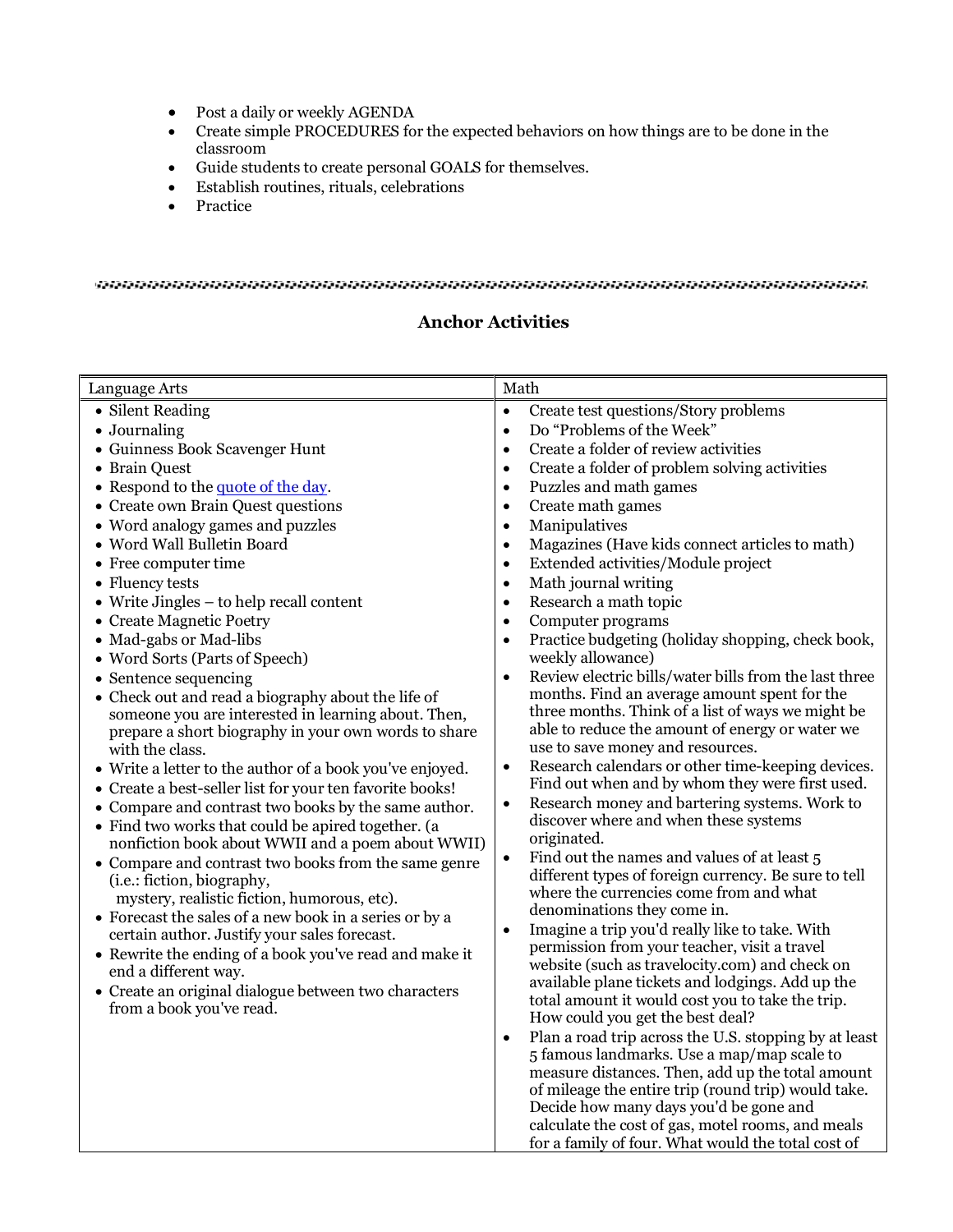|                                                                                                                                                                                                                                                                                                                                                                                                                                                                                                                                                                                                                                                                                                                                                                                                                                                                                                                                                                                                                                                                                                                                                                                                                                                                                                                                                                                                                                                                                                                                                                                                                                                                                                                                                                                                                                                                                                                                                                                                                                                                                                                                                                   | the trip be?                                                                                                                                                                                                                                                                                                                                                                                                                                                                                                                                                                                                                                                                                                                                                                                                                                                                                                                                                                                                                                                                                                                                                                                                                                                                                                                                                                                                                                                                                                                                                                                                                                                                                                                                                                                                                                                                                                                                                                                                                                                                                                                             |  |
|-------------------------------------------------------------------------------------------------------------------------------------------------------------------------------------------------------------------------------------------------------------------------------------------------------------------------------------------------------------------------------------------------------------------------------------------------------------------------------------------------------------------------------------------------------------------------------------------------------------------------------------------------------------------------------------------------------------------------------------------------------------------------------------------------------------------------------------------------------------------------------------------------------------------------------------------------------------------------------------------------------------------------------------------------------------------------------------------------------------------------------------------------------------------------------------------------------------------------------------------------------------------------------------------------------------------------------------------------------------------------------------------------------------------------------------------------------------------------------------------------------------------------------------------------------------------------------------------------------------------------------------------------------------------------------------------------------------------------------------------------------------------------------------------------------------------------------------------------------------------------------------------------------------------------------------------------------------------------------------------------------------------------------------------------------------------------------------------------------------------------------------------------------------------|------------------------------------------------------------------------------------------------------------------------------------------------------------------------------------------------------------------------------------------------------------------------------------------------------------------------------------------------------------------------------------------------------------------------------------------------------------------------------------------------------------------------------------------------------------------------------------------------------------------------------------------------------------------------------------------------------------------------------------------------------------------------------------------------------------------------------------------------------------------------------------------------------------------------------------------------------------------------------------------------------------------------------------------------------------------------------------------------------------------------------------------------------------------------------------------------------------------------------------------------------------------------------------------------------------------------------------------------------------------------------------------------------------------------------------------------------------------------------------------------------------------------------------------------------------------------------------------------------------------------------------------------------------------------------------------------------------------------------------------------------------------------------------------------------------------------------------------------------------------------------------------------------------------------------------------------------------------------------------------------------------------------------------------------------------------------------------------------------------------------------------------|--|
| <b>Social Studies</b>                                                                                                                                                                                                                                                                                                                                                                                                                                                                                                                                                                                                                                                                                                                                                                                                                                                                                                                                                                                                                                                                                                                                                                                                                                                                                                                                                                                                                                                                                                                                                                                                                                                                                                                                                                                                                                                                                                                                                                                                                                                                                                                                             | Science                                                                                                                                                                                                                                                                                                                                                                                                                                                                                                                                                                                                                                                                                                                                                                                                                                                                                                                                                                                                                                                                                                                                                                                                                                                                                                                                                                                                                                                                                                                                                                                                                                                                                                                                                                                                                                                                                                                                                                                                                                                                                                                                  |  |
| Create vocabulary flash cards<br>Map activities<br>Board games<br>Create brochures guides<br>Summarize chapters in FUN ways (TV Guide)<br>Independent reading (Historical Fiction)<br>Create a mini-activity menu<br>Create a crossword puzzle<br>Journal<br>Write a song to help you learn<br><b>Brain Teasers</b><br>٠<br>Design a monument<br>Create a play or skit<br>$\bullet$<br>Write a biography about your historic hero<br>Choose an important event that took place in U.S. or<br>$\bullet$<br>world history (example: the first atomic bomb<br>explosion during WWII). Explain how science<br>advancements at the time made the event possible.<br>Choose an important individual from some part of U.S.<br>or world history. Then, write a first-hand journal entry<br>that might have been written by him/her during that<br>time period.<br>Find similarities and differences between two events<br>that took place at different times in history. You may<br>want to illustrate the comparisons with a Venn<br>diagram.<br>• Critique a political leader's "platform" on a debatable<br>issue in current events.<br>Create an imaginary continent. Then, draw and name<br>the countries on that continent. Be sure to include<br>borders, capital cities, etc. Then, write about one of<br>the countries. Explain its government, culture, and<br>laws.<br>• List the populations of 8-10 countries in order from<br>greatest to smallest. Explain why you think the<br>populations are the way they are.<br>• Brainstorm ways you could've contributed to your<br>family's well-being during the depression if you lived<br>during that time.<br>• Research a famous entrepreneur of the "gilded age."<br>Find out how he/she earned a fortune and what<br>he/she did with it.<br>• Find an interesting book written during a particular<br>period in history. Explain how<br>this book might've had an impact on how people<br>thought about issues during that time period.<br>Come up with a "get rich quick" scheme you could've<br>٠<br>used during the "roaring twenties" to make your<br>fortune. Write a business plan.<br>Miscellaneous | Mini-lab centers<br>$\bullet$<br>Science "Question of the Week"<br>$\bullet$<br>Learning log<br>$\bullet$<br>Read science articles<br>$\bullet$<br>Create a mini-experiment<br>$\bullet$<br>Science puzzles and games<br>$\bullet$<br>Draw vocabulary pictures<br>$\bullet$<br>Create a review game<br>$\bullet$<br>Act out vocabulary<br>$\bullet$<br>Add to "Science in the News" board<br>$\bullet$<br>Write content songs<br>$\bullet$<br>Add illustrated words to the word wall<br>$\bullet$<br>Add to class timeline<br>$\bullet$<br>Write scientist biographies<br>$\bullet$<br>• Write a letter to a member of the government about<br>an environmental issue we've talked about in class.<br>• Write a letter to a famous scientist or person who<br>has contributed to science. Be sure to include<br>questions you'd really like this person to answer for<br>you.<br>• Come up with a list of new "essential questions"<br>you'd like to have answered about our unit of study<br>(or future units from our web).<br>• Create a perfect "habitat" for an animal of your<br>choice. Use any format you'd like to illustrate your<br>habitat.<br>• Write an experiment you could conduct to teach<br>others about a science concept you've learned in<br>class.<br>• Create a mind map/web using Thinking Maps on<br>the computer to illustrate a science concept to<br>share with others.<br>Research an important event or invention in<br>Science. Find out what was going on at the time of<br>this event in world or U.S. history.<br>Make a list of what you think are the top ten<br>$\bullet$<br>environmental issues in today's world. Be sure to<br>put them in order of importance.<br>Make a list of ten things about life that are difficult<br>$\bullet$<br>and/or inconvenient and come up with ideas for<br>inventions that could help make these things easier<br>or more convenient.<br>Go to the library and find a non-fiction book about<br>something scientific that interests you. Become the<br>"resident expert" for our class and share your<br>findings during class meeting.<br>Individual Inquiry |  |
| Games and puzzles<br>$\bullet$                                                                                                                                                                                                                                                                                                                                                                                                                                                                                                                                                                                                                                                                                                                                                                                                                                                                                                                                                                                                                                                                                                                                                                                                                                                                                                                                                                                                                                                                                                                                                                                                                                                                                                                                                                                                                                                                                                                                                                                                                                                                                                                                    | <b>Computer Search</b><br>٠                                                                                                                                                                                                                                                                                                                                                                                                                                                                                                                                                                                                                                                                                                                                                                                                                                                                                                                                                                                                                                                                                                                                                                                                                                                                                                                                                                                                                                                                                                                                                                                                                                                                                                                                                                                                                                                                                                                                                                                                                                                                                                              |  |
| Reading<br>Logic Activities                                                                                                                                                                                                                                                                                                                                                                                                                                                                                                                                                                                                                                                                                                                                                                                                                                                                                                                                                                                                                                                                                                                                                                                                                                                                                                                                                                                                                                                                                                                                                                                                                                                                                                                                                                                                                                                                                                                                                                                                                                                                                                                                       | Novel/Short Story Writing<br>Research project                                                                                                                                                                                                                                                                                                                                                                                                                                                                                                                                                                                                                                                                                                                                                                                                                                                                                                                                                                                                                                                                                                                                                                                                                                                                                                                                                                                                                                                                                                                                                                                                                                                                                                                                                                                                                                                                                                                                                                                                                                                                                            |  |
| ٠                                                                                                                                                                                                                                                                                                                                                                                                                                                                                                                                                                                                                                                                                                                                                                                                                                                                                                                                                                                                                                                                                                                                                                                                                                                                                                                                                                                                                                                                                                                                                                                                                                                                                                                                                                                                                                                                                                                                                                                                                                                                                                                                                                 |                                                                                                                                                                                                                                                                                                                                                                                                                                                                                                                                                                                                                                                                                                                                                                                                                                                                                                                                                                                                                                                                                                                                                                                                                                                                                                                                                                                                                                                                                                                                                                                                                                                                                                                                                                                                                                                                                                                                                                                                                                                                                                                                          |  |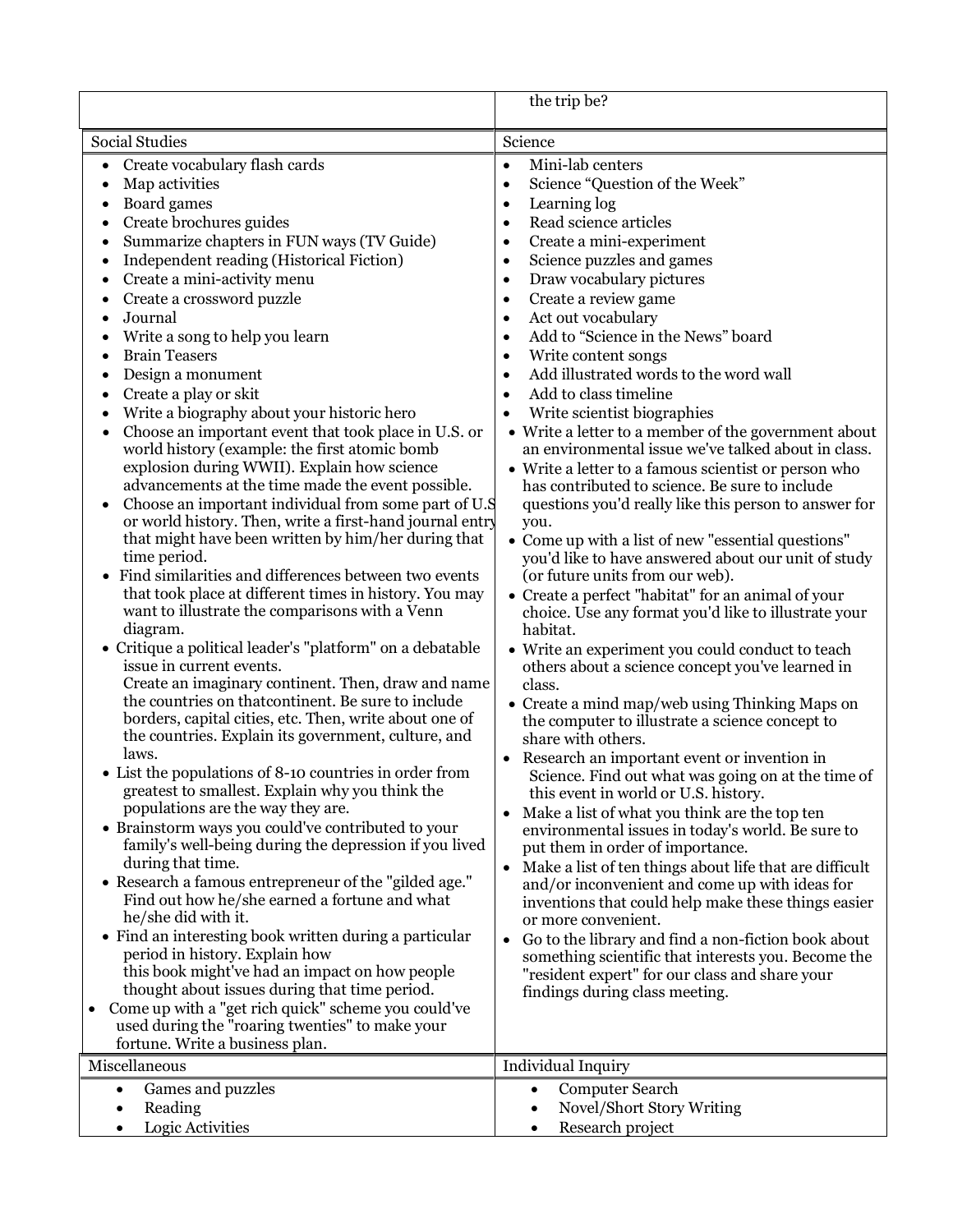| <b>Analogy Activities</b><br>$\bullet$<br>Mapping<br>$\bullet$<br>Graphing<br>$\bullet$<br><b>Computer Time</b>                                                                                                                                                                                                                   | Life Plan project<br>Social action project<br><b>Career Planning</b><br><b>Hobby or Passion</b>                             |  |
|-----------------------------------------------------------------------------------------------------------------------------------------------------------------------------------------------------------------------------------------------------------------------------------------------------------------------------------|-----------------------------------------------------------------------------------------------------------------------------|--|
| Music/Art                                                                                                                                                                                                                                                                                                                         | <b>Physical Education</b>                                                                                                   |  |
| Play piano with headphones<br>$\bullet$<br>Create new rhythm pattern<br>$\bullet$<br>Read "Music Alive" or Art Articles<br>$\bullet$<br>Create rap or song or visual mnemonic for<br>٠<br>another content area<br>Create a new melody (choose instrument)<br>٠<br>Research favorite music or art, musician or artist<br>$\bullet$ | Practice sports drills<br>Walk or jog<br>Do stretches<br>Yoga or aerobics<br>Research a PE or health topic<br>Meditate<br>٠ |  |

# **Anchor Activity Planning and Implementation**

**Indicators and Outcomes:** Have all the skills and/or concepts been taught previously?

**Name and description of Anchor Activity:**

**Differentiation of Anchor:** How will you make it respectful of each ability level/ learning profile in the class?

**Instructional Task**: What do you have to do so all students can work on the anchor independently?

**Materials needed:** What will students need? Where will the materials be?

## **Management and Monitoring**

**Expectations**: When do you expect students to work on this?

**Due date:** How much time do you want it to take? Will there be checkpoint due dates along the way?

**Points and/or rubric:** What is the activity worth as a grade? Do you want to grade them or just give credit?

**Accountability:** What's collected? Where does finished work go? What is checked by the teacher? the students?

## **Additional Implementation Suggestions:**

- Go over the entire anchor activity with the class.
- Model all of the games.
- If you are using contracts, go over the contract with everyone and make sure they all understand the expectations.
- Hand out rubrics and review them.
- Point out where materials will be kept.
- Be clear on expectations.
- Review management strategies with the class so they know what to do if they have a question and you're busy.
- Let students know if any of the activities can be done at home or if they're all meant to